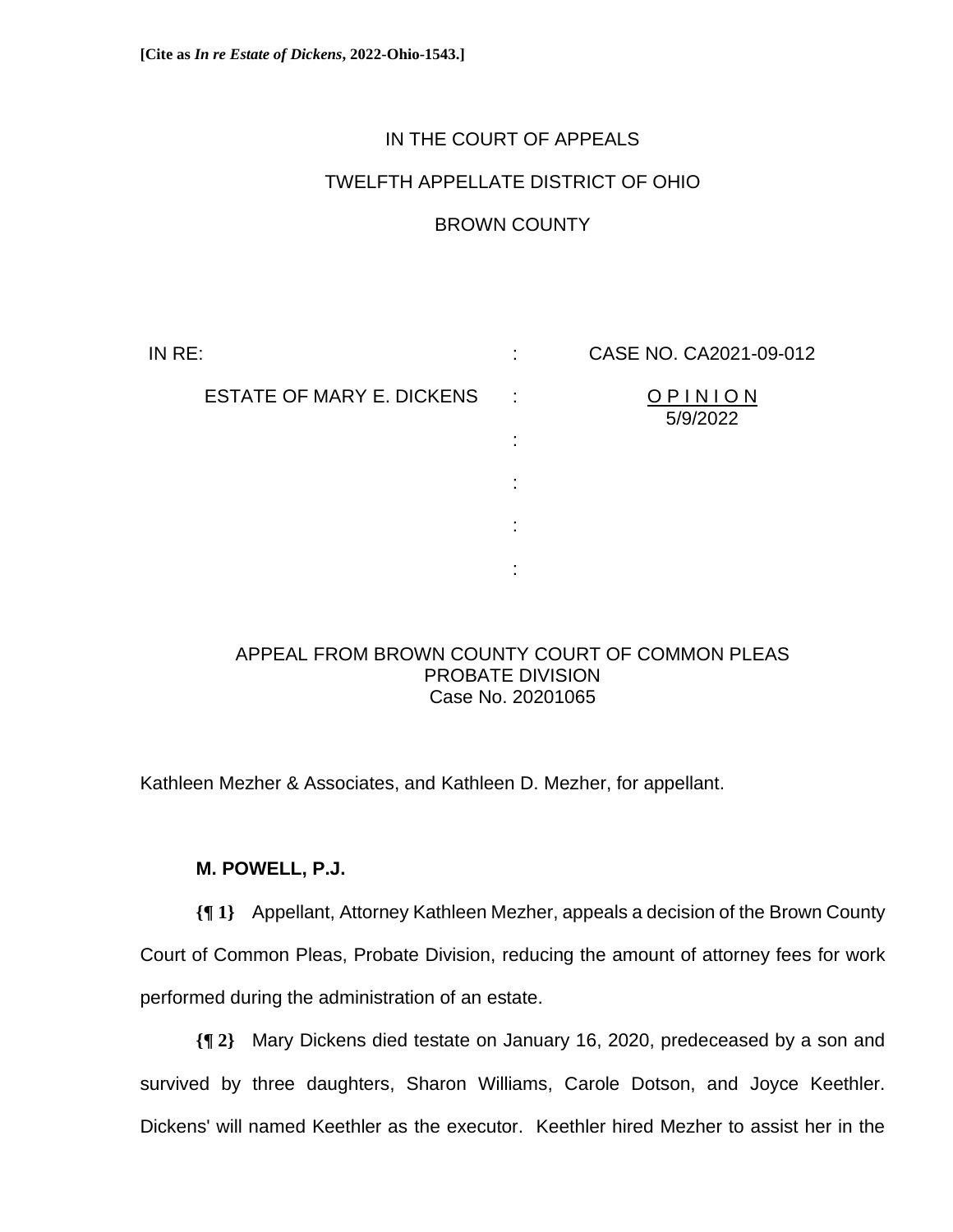administration of the estate. The estate was opened on April 8, 2020. The schedule of assets and inventory reflected an estate valued at \$51,045 and consisted of a small house, a 1992 Buick Le Sabre, a bank account with a few thousand dollars on deposit, and some furniture and other personal property which were specifically bequeathed. The administration of the estate involved the sale of Dickens' home, the transfer of the Buick to Dickens' great-granddaughter, and dealing with various beneficiaries regarding Dickens' personal property.

**{¶ 3}** On June 22, 2021, Keethler filed the final account, receipts and disbursements, and an application for attorney fees. The application sought approval of \$5,970 in attorney fees based upon a \$300 hourly fee whereas the Brown County Probate Court's attorney fee schedule ("guideline fee") called for a total fee of \$1,605.18 for an estate of this size. Attached to the application was an itemized statement detailing Mezher's rendered legal services and the charges incurred for those services. Neither objections nor consents to the attorney fee application were filed by the beneficiaries. Consequently, pursuant to Brown County Probate Court Loc.R. 71.1, the probate court held a hearing on the matter. Mezher, Keethler, Williams, and Dotson attended the hearing.

**{¶ 4}** Mezher testified that the estate "was "not much of an estate," that there were numerous beneficiaries, including the children of Dickens' predeceased son, that discord between Keethler, Williams, and Dotson was prevalent throughout the administration of the estate and prevented cooperation, and that she had "[a] very difficult time communicating with these ladies." Mezher generally testified that the administration of the estate generated substantial communications due to the number of beneficiaries, the need for all beneficiaries to agree to the transfer of the Buick to the great-granddaughter, and the need to arrange for beneficiaries to pick up items bequeathed in the will. Mezher further testified there were "several months of downtime during Covid where there wasn't a lot of

- 2 -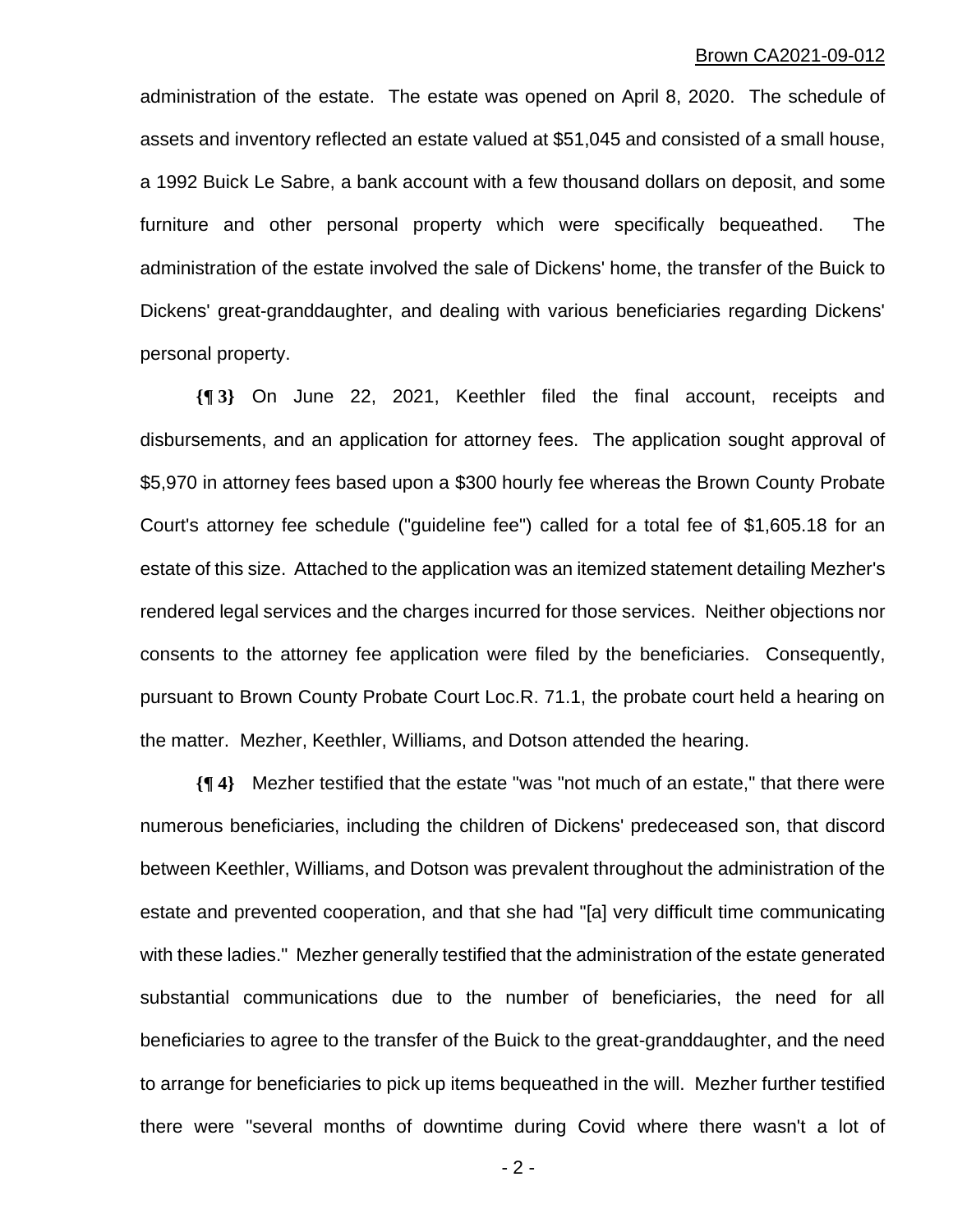communication" and that "[it] took numerous emails" for Williams and Dotson to finally deposit their distribution checks and sign off on the final account. Mezher conceded that her requested attorney fees were above the probate court's guideline fee and that the administration of the estate should not have been that difficult and taken that much time, given the size of the estate. Nevertheless, Mezher stated that her attorney fees were reasonable and necessary because of "the time spent involved in the case and getting it done."

**{¶ 5}** Testimony at the hearing shows that the sale of Dickens' home, a cash buy, was set up by the buyer's realtor and that it proceeded smoothly. Mezher testified there was "a bit of a hiccup" in that Dickens had been married twice and her son and both of her husbands had predeceased her. "[F]ortunately with [Keethler's] legwork," Mezher was able to get the death certificates for all three men as well as Dickens' divorce decrees.

**{¶ 6}** Regarding the \$5,970 in attorney fees requested by Mezher, Keethler testified that the amount was appropriate given the many hours Mezher spent administering the estate; by contrast, Williams and Dotson expressed concerns about the amount. Dotson testified that while Mezher most likely did a lot of work for the estate, the requested attorney fees were "steep." Dotson expressed her displeasure and surprise that Mezher charged attorney fees for phone calls and emails and "every time we had a question." Dotson stated she likely talked to Mezher four times. Williams testified that while communicating with Mezher "was supposed to be for the estate, [it] turned out to be more of a communication for [Keethler]." Williams testified Mezher refused to talk to her and thereafter ignored Williams' emails. Mezher conceded there were no phone communications between her and Williams but stated there were emails.

**{¶ 7}** Regarding their failure to promptly deposit their distribution checks and sign off on the final account, Dotson testified she hesitated in signing the check because she

- 3 -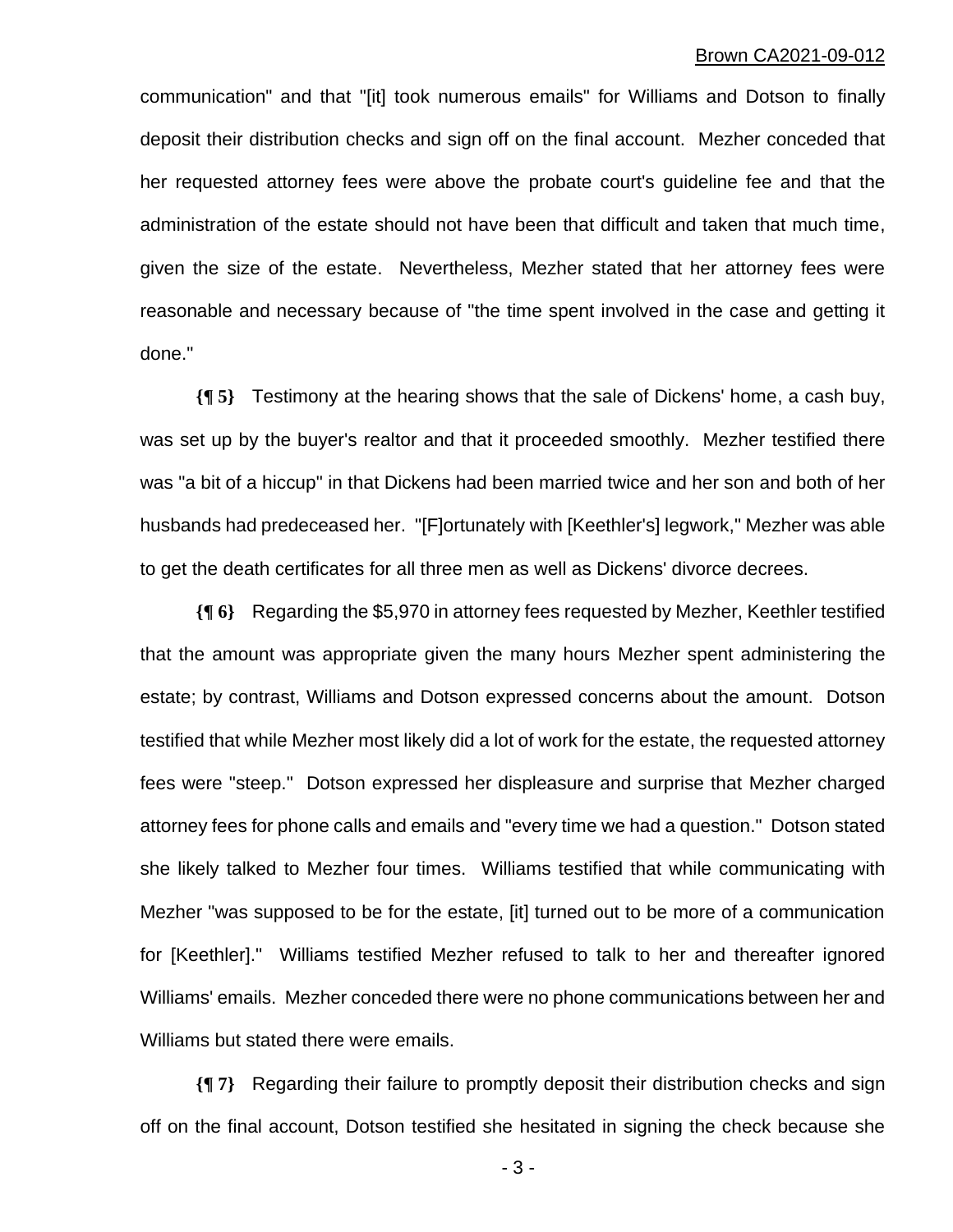was sick for several weeks. Furthermore, she was not comfortable in having someone else deposit the check at the bank, as suggested by Mezher. Williams testified she hesitated in signing documents for items she had never received such as Dickens' antique table. Williams testified she ultimately felt pressured to sign documents to move the estate.

**{¶ 8}** On August 17, 2021, the probate court issued a judgment entry reducing Mezher's attorney fees from her requested \$5,970 to \$1,605.18. The probate court found that: the fee agreement between Keethler and Mezher provided for a fee based upon the probate court's guidelines for the administration of an estate unless the guideline fee was not approved by the probate court, in which case Mezher was to produce an itemized bill for services rendered at the hourly rate of \$300; Mezher never filed an application for extraordinary attorney fees as required by the fee agreement, Brown County Probate Court Loc.R. 71.1, and R.C. 2113.36; and Mezher never claimed the administration of the estate involved extraordinary or cumbersome work prior to submitting the attorney fee application. The probate court further found that: it was neither advised during the administration of the estate that any party or beneficiary was causing "undue delay" nor asked to intervene or assist; the estate was "a very straight forward, middle-of-the-road, estate"; and the estate was "delayed by a lack of proper communication by all parties coupled with Covid" and a failure to set up meetings with the beneficiaries to discuss problems.

**{¶ 9}** Mezher now appeals, raising one assignment of error:

**{¶ 10}** THE TRIAL COURT ERRED BY DENYING ATTORNEY FEES IN EXCESS OF THE GUIDELINES FEES, DISREGARDING THE APPROVAL OF THE EXECUTOR AND THE ITEMIZATION PROVIDED FOR ALL SERVICES RENDERED SHOWING THE EXTRAORDINARY AMOUNT OF WORK NEEDED IN THE ADMINISTRATION.

**{¶ 11}** Mezher argues the probate court abused its discretion by reducing the attorney fees from her requested \$5,970 to the \$1,605.18 guideline fee because her fee

- 4 -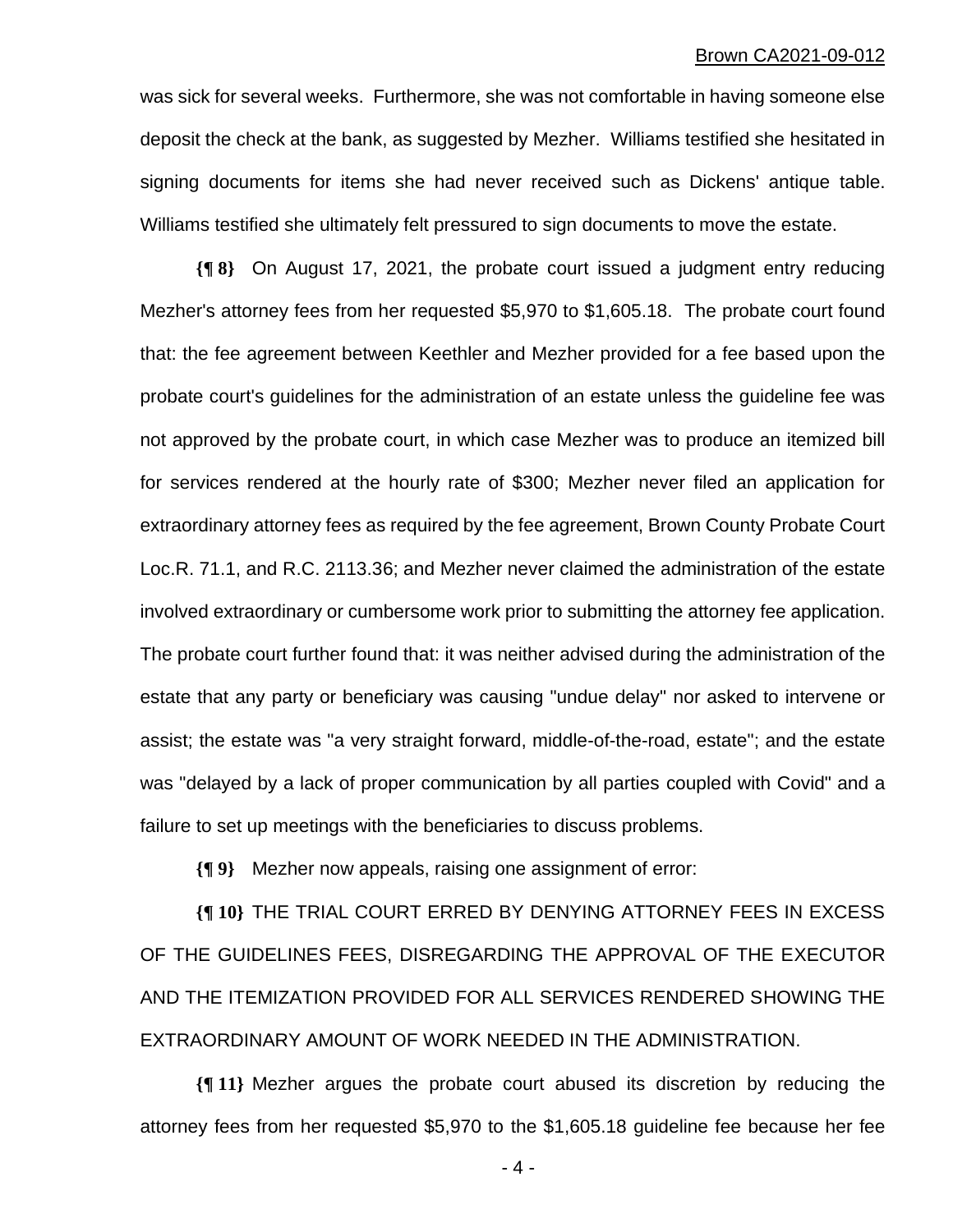agreement with Keethler supports the attorney fee application, no objections to the attorney fees were filed before the hearing, there was no dispute the services listed in the attorney fee application were performed, no one questioned the validity of any specific item in the fee itemization at the hearing; and the probate court admitted at the hearing that Mezher's \$300 hourly rate was appropriate. Mezher asserts that the administration of the estate was complicated and prolonged and generated an inordinate amount of communications because of the contention among the beneficiaries regarding the distribution of Dickens' personal property, the transfer of the Buick, and the sale of Dickens' house, the need to prepare a contract and obtain necessary consents for the transfer of the Buick, multiple communications with Keethler and a title company for the sale of the house, and the failure of Williams and Dotson to timely deposit their distribution checks.

**{¶ 12}** An attorney retained to assist in the administration of an estate is entitled to reasonable attorney fees paid as part of the expenses of administration. *In re Estate of Bretschneider*, 11th Dist. Geauga No. 2005-G-2620, 2006-Ohio-1013, ¶ 6. R.C. 2113.36 provides the means for the payment of reasonable attorney fees in probate cases:

> If an attorney has been employed in the administration of the estate, reasonable attorney fees paid by the executor or administrator shall be allowed as a part of the expenses of administration. The court may at any time during administration fix the amount of those fees and, on application of the executor or administrator or the attorney, shall fix the amount of the fees.

**{¶ 13}** Prof.Cond.R. 1.5(a) provides a nonexhaustive list of factors to guide the

probate court in determining the reasonableness of a fee, including:

- (1) the time and labor required, the novelty and difficulty of the questions involved, and the skill requisite to perform the legal service properly;
- (2) the likelihood, if apparent to the client, that the acceptance of the particular employment will preclude other employment by the lawyer;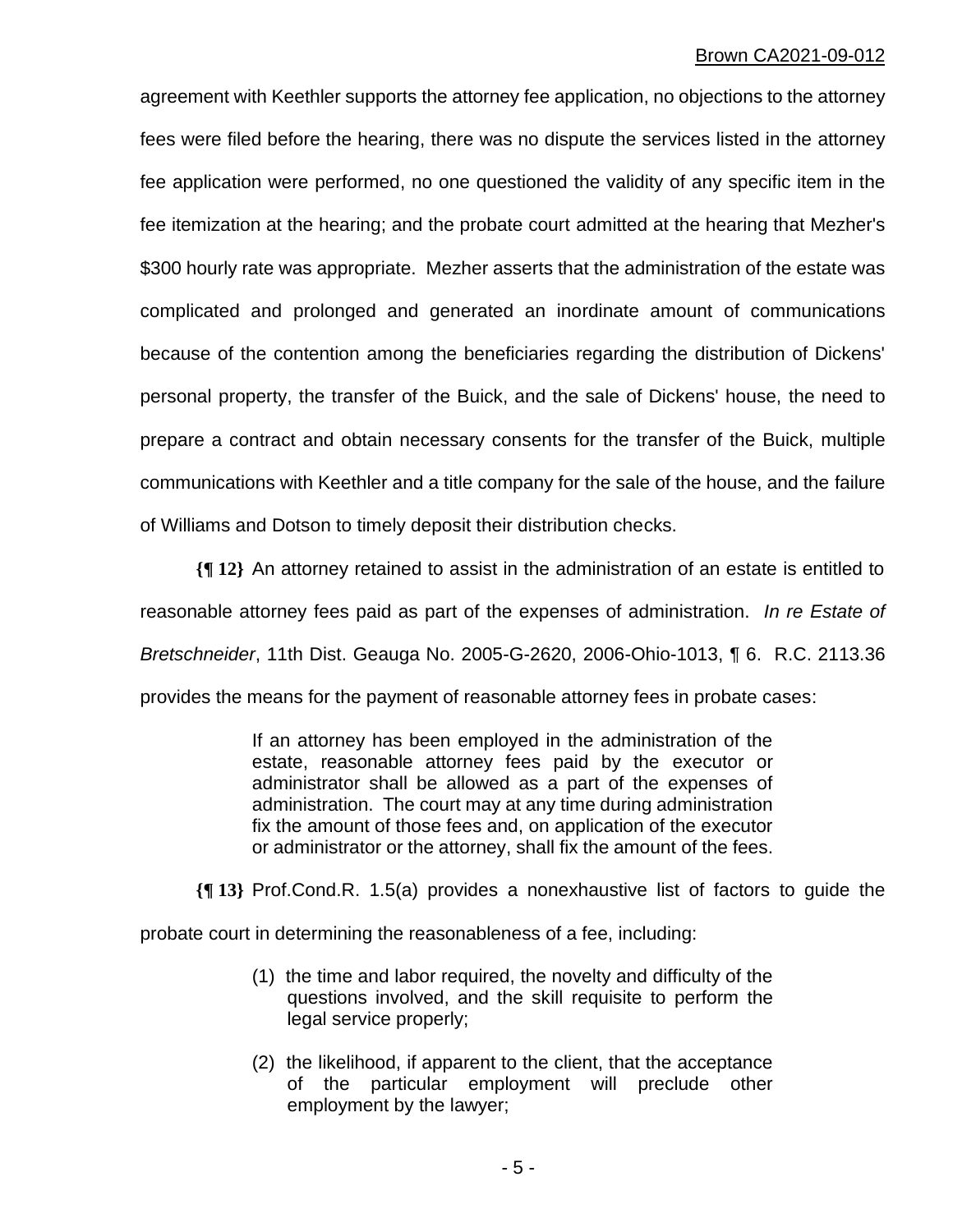- (3) the fee customarily charged in the locality for similar legal services;
- (4) the amount involved and the results obtained;
- (5) the time limitations imposed by the client or by the circumstances
- (6) the nature and length of the professional relationship with the client;
- (7) the experience, reputation, and ability of the lawyer or lawyers performing the services;
- (8) whether the fee is fixed or contingent.

"[T]hese factors are not exclusive and each factor may not be relevant in each instance." *In re Estate of Fetters*, 12th Dist. Fayette No. CA2016-05-007, 2016-Ohio-8232, ¶ 13.

**{¶ 14}** The determination of whether the attorney fees are reasonable and the amount of those fees are matters within the probate court's discretion and will not be reversed on appeal absent an abuse of that discretion. *Id.* at ¶ 12. "[T]he burden is upon the attorneys to introduce into the record sufficient evidence of the services performed and of the reasonable value of such services[.]" *In re Estate of Verbeck*, 173 Ohio St. 557, 559 (1962). Further, the attorney bears the burden of proving that the billed time was fair, reasonable, and proper. *In re Estate of Fetters* at ¶ 12.

**{¶ 15}** "Reasonable" fees must be reasonable both from the standpoint of the attorney rendering the services and from the standpoint of the estate out of which the payment is being made. *In re Estate of Daily*, 12th Dist. Madison No. CA99-03-011, 1999 Ohio App. LEXIS 5118, \*7 (Nov. 1, 1999). "A probate court is not bound to accept an attorney's itemization of services performed on behalf of an estate and its fiduciary." *In re Estate of Murray*, 11th Dist. Trumbull No. 2004-T-0030, 2005-Ohio-1892, ¶ 24. Although an attorney's time and labor are relevant in determining the reasonableness of attorney fees, it is but one of the factors a probate court must consider. *In re Estate of Dye*, 12th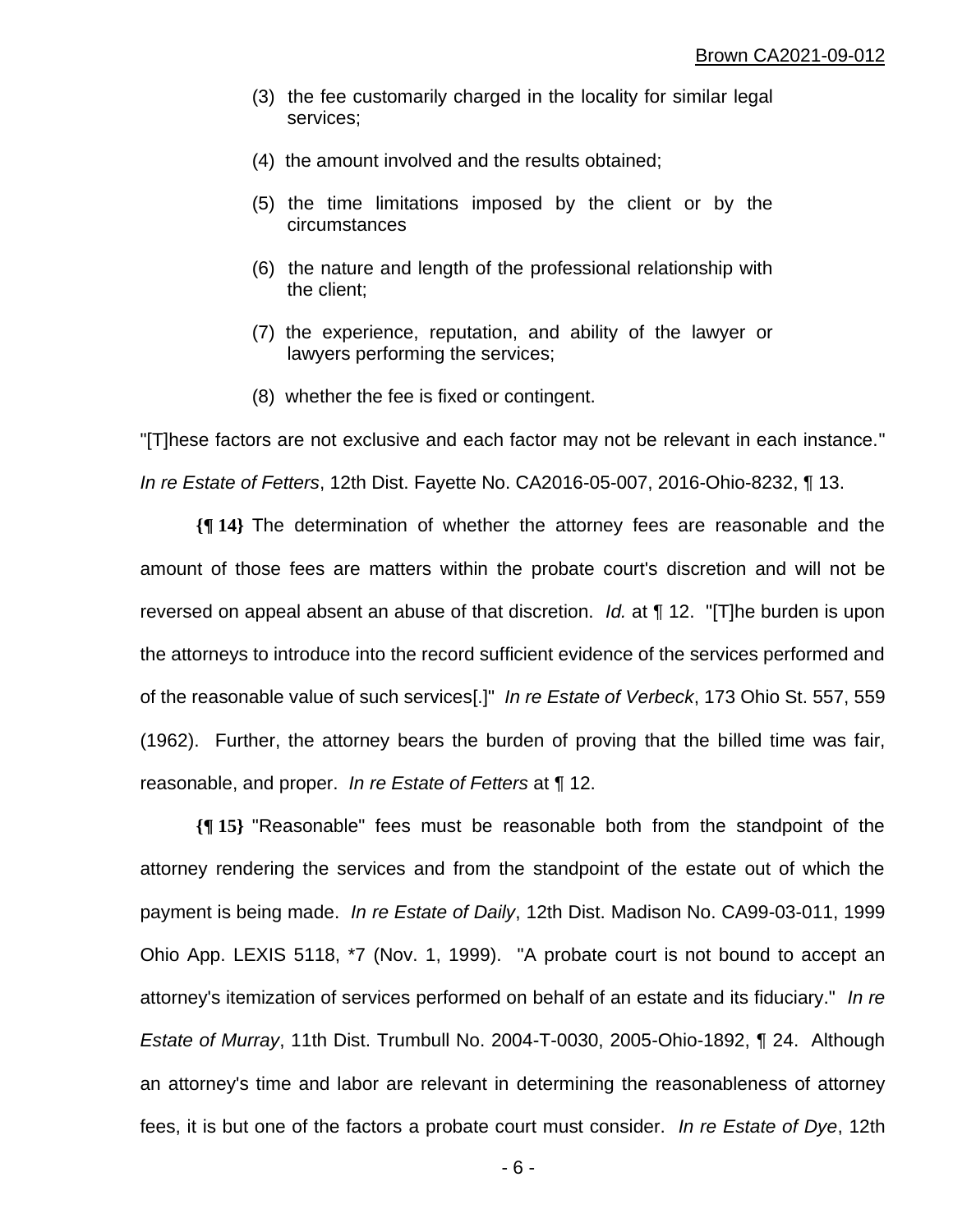### Dist. Fayette Nos. CA2011-04-004 thru CA2011-04-006, 2012-Ohio-2570, ¶ 46.

**{¶ 16}** The fee agreement between Keethler and Mezher provided in relevant part

that

The Client agrees to pay the Firm a fee based on the guidelines of the Brown County Probate Court for the administration of the estate. \* \* \* If for any reason the guideline fees are not approved by the Probate Court, the client agrees that the Firm shall produce an itemized bill for services rendered based on the rate of \$300.00 per hour. \* \* \* If extraordinary circumstances in the Matter should require additional work beyond the usual and customary amount of work required for similar estates, the Client agrees to pay the additional attorney fees as approved by the Probate Court.

**{¶ 17}** As pertinent here, Brown County Probate Court Loc.R. 71.1 provides that

If counsel requests a fee that is not within the guidelines set forth below, an Application to Approve Attorney Fees, (Form 10.5), signed by the attorney and fiduciary and supported by the attorney's time records for all services, including time for services both within and outside of the guidelines shall be filed with the Court. If all of the residuary beneficiaries of the probate estate and all other parties affected by the payment of said fees have consented in writing to the payment of such fees, the application may be approved or set for hearing at the Court's discretion. If all of the residuary beneficiaries of the probate estate and all other parties affected by the payment of said fees have not consented in writing to the payment of such fees, the application shall be set for a hearing.

Attorney fees for the administration of an Ohio resident decedent's probate estate as set forth below may serve as a guide in determining fees to be charged to the probate estate for legal services of an ordinary nature rendered as attorney for the fiduciary in the administration of an Ohio resident decedent's probate estate.

Attorney fees calculated under this guideline \* \* \* shall be rebuttably presumed to be reasonable[.]

**{¶ 18}** The attorney fee application requested \$5,970 in attorney fees or \$4,364.82

above the guideline fee. While no objections to the attorney fee application were filed, the

beneficiaries did not consent to the application. Thus, the probate court held a hearing on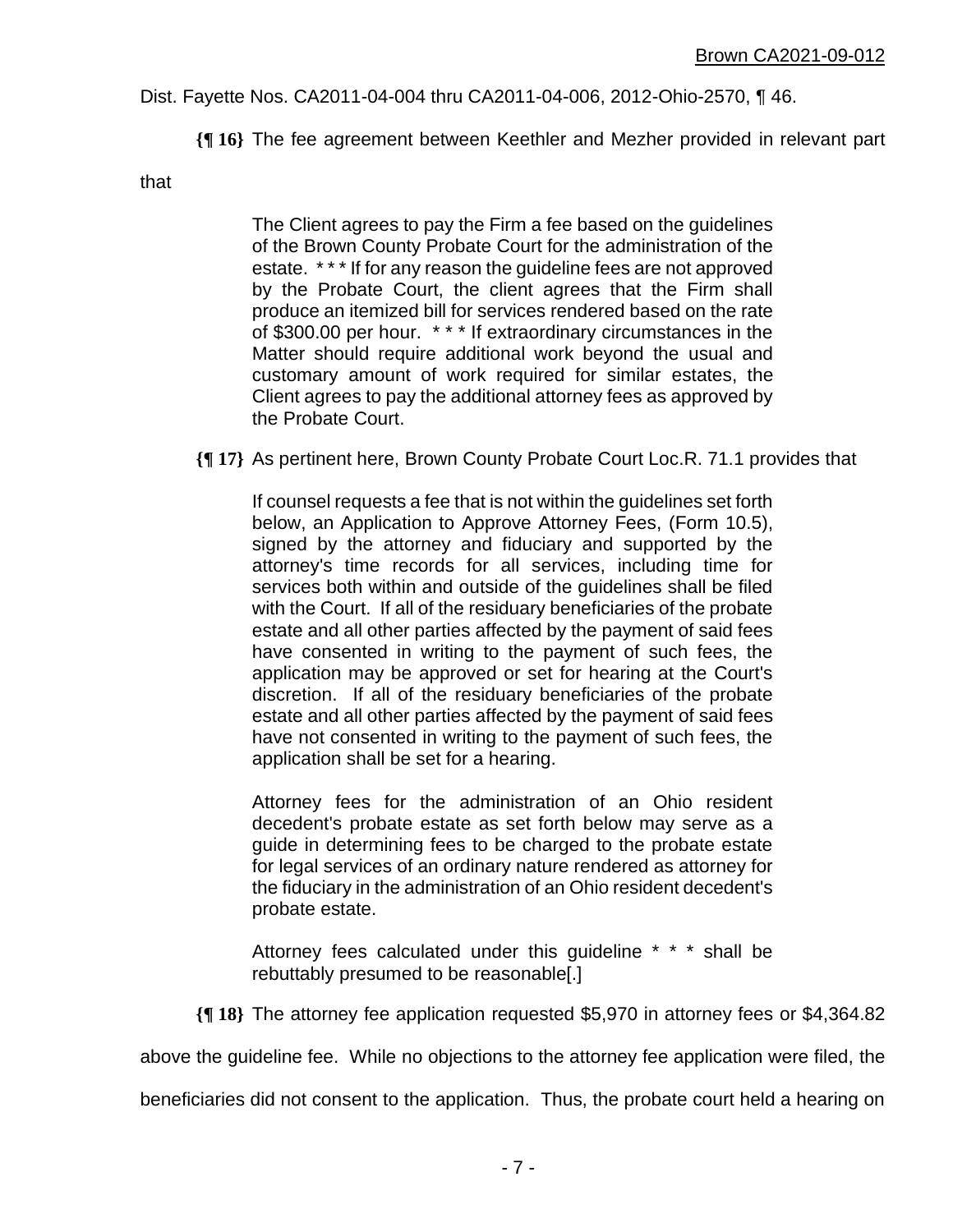the application in compliance with Brown County Probate Court Loc.R. 71.1.

**{¶ 19}** Contrary to Mezher's assertion, the fee agreement does not support the attorney fee application. The fee agreement explicitly states that Keethler agreed to pay Mezher attorney fees based upon the probate court's guideline fee and that, "[i]f for any reason the guideline fees are not approved by the Probate Court," Mezher "shall produce an itemized bill for services rendered based on the rate of \$300.00 per hour." The probate court never disapproved the guideline fee, thereby requiring Mezher to produce an itemized bill pursuant to the fee agreement, because the attorney fee application did not request the guideline fee or explain why the guideline fee was not used. Nor was an application for extraordinary attorney fees filed. Instead, a standard fee application was filed with the final account. The application sought \$5,970 in attorney fees, well above the guideline fee, but failed to identify the extraordinary circumstances justifying the request of \$4,364.82 in extraordinary attorney fees.

**{¶ 20}** A review of Mezher's itemized statement attached to the attorney fee application indicates that legal services were rendered in the matter from late January 2020 through May 2021, or approximately 16 months. The itemized statement also included Mezher's upcoming attendance at the attorney fee hearing which, the trial court noted, "was needed due, in part, to counsel's failure to declare and outline why her fees were extraordinary or file and request the Court to set aside the fee agreement." Mezher billed two hours for the hearing at her \$300 hourly rate.

**{¶ 21}** Not including Mezher's attendance at the hearing, the itemized statement indicates that Mezher provided 32.9 hours of legal services and sought payment of \$300 an hour for 17.9 hours. The itemized statement further indicates that 8.4 hours were devoted to dealing with the sale of the house and transfer of the Buick and communicating with Williams and Dotson. There was "NO CHARGE" for five of those hours and a \$300

- 8 -